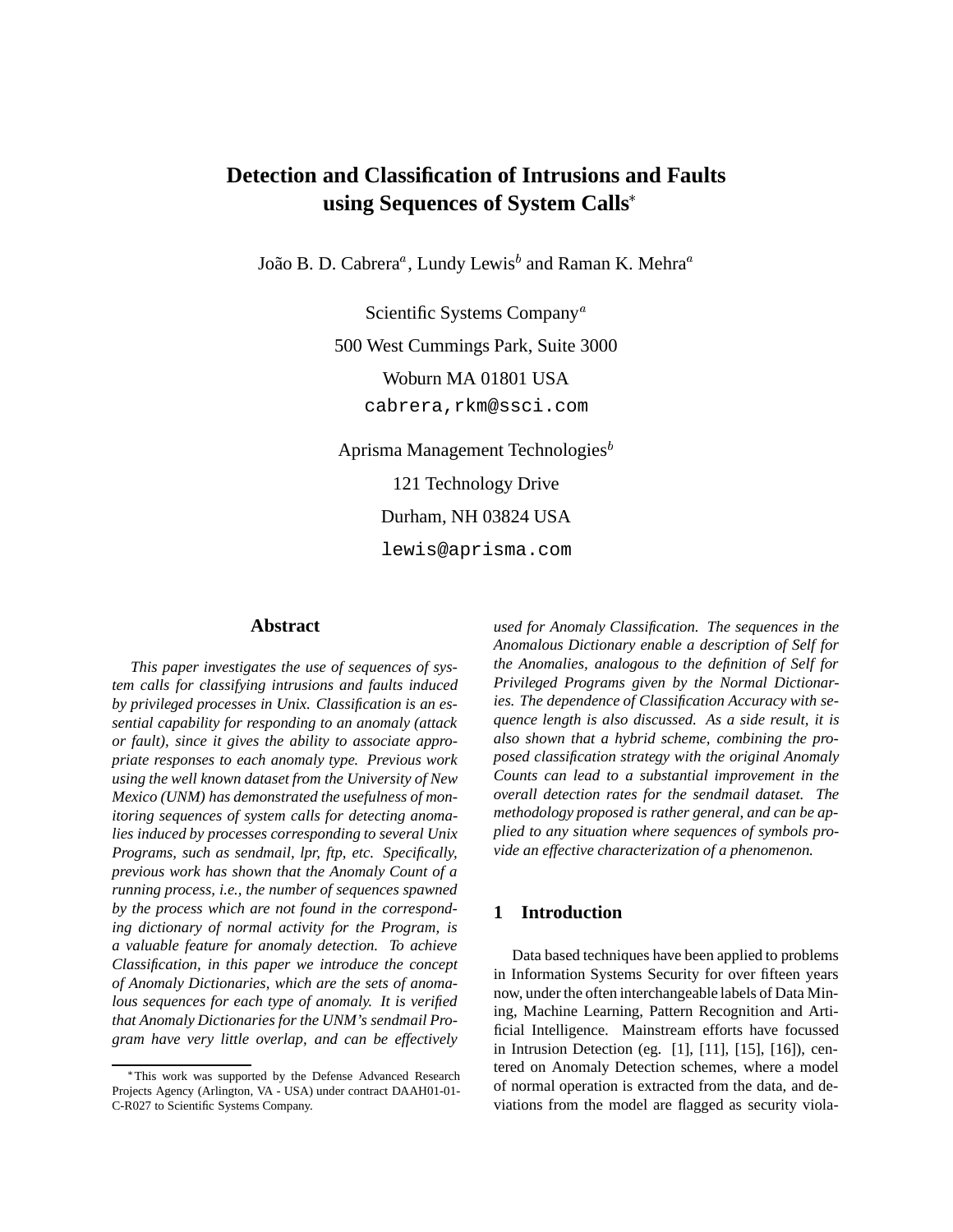tions. If records corresponding to known anomalies are also available, they can also be used for detector design, and are known to improve the accuracy of Intrusion Detection Systems ([12]). Detection is however only one of the phases in the defender's cycle of activities, which also include Prevention, Damage Assessment/Containment, Recovery and Fault Treatment ([9]). The last three phases loosely correspond to the Reactive component of the defense mechanism, which we call the Response Phase for short. Clearly, an effective response needs to be tuned to the nature of the anomaly. The ability to distinguish between Intrusions and Faults, as well the ability to distinguish between sub-classes of Intrusions and Faults are an unvaluable aid for the Response Phase. If nothing is known about the anomaly, only a "blanket" course of action can be taken, such as killing suspicious processes, closing down routers at the periphery of the Information System (IS), etc. In practice, detection is combined with domain knowledge about the IS operation, some form of anomaly discrimination is empirically performed, and a Response mechanism is triggered. Clearly, it would be desirable to have a system capable of performing anomaly discrimination (or classification) automatically, with adequate accuracy. As in the case of Detection, Data based techniques can be used for designing Anomaly Classifiers, as long as we have *labeled* datasets corresponding to the various types of anomalies (Intrusions or Faults). These datasets are used for training the classifier, and computing appropriate classification thresholds on a properly selected Feature Space ([5]).

In this paper we describe and evaluate a Classifier scheme based on the *stide* methodology for detecting anomalies induced by Malicious Software Applications using sequences of system calls. We call it the String Matching Classifier, since it operates by counting the number of string matches between incoming processes and dictionaries of sequences which were previously found on anomalies. We stress that these dictionaries are *automatically* computed from Training Sets, following the procedure outlined in the sequel of the paper.

The remaining of the paper is organized as follows: In section 2 we summarize the *stide* methodology introduced at the University of New Mexico, that was shown to be effective for designing anomaly detectors for security violations induced by Privileged Programs in Unix. Section 3 describes the well-known *sendmail* dataset, which has been extensively used in the past few years for the evaluation of Intrusion Detection Systems designed on the basis of Data-centered schemes (eg. [7], [8], [12]). Section 4 investigates the performance of an Anomaly Count Detector designed on the basis of *stide*. Our procedure for Performance Evaluation is carefully described, and follow an adaptation of the *leave-one-out* approach of Statistical Pattern Recognition ([5]). Section 5 describes the String Matching Classifier, which is centered on Anomaly Dictionaries, also defined and motivated in this section. Performance Evaluation of the String Matching Classifier was also performed, using the same data ensemble as in section 4. When comparing the detection results provided by the Anomaly Count Detector of section 4 with the classification results of the String Matching Classifier of section 5 it becomes clear that the combination of the two approaches can provide a better detection scheme. In section 6 we discuss the possibility of combining the two approaches into a hybrid scheme. Mechanisms for training the resulting scheme are also outlined, and the detection results are described. Section 7 closes the paper, with our Conclusions.

# **2 The** *stide* **methodology for Intrusion Detection**

Starting with the seminal work of S. Forrest and coworkers at the University of New Mexico ([4]) there has been a lot of interest in the problem of devising schemes for detecting malicious software applications using sequences of system calls. Besides the obvious importance of the problem, the paper described a simple, yet effective methodology for its solution. While the work reported so far concentrated on System Calls made by privileged processes in Unix, it is apparent that the methodology can be applied to other computational systems, such as the Java virtual machine and the CORBA distributed object, as suggested in [17]. The methodology, named *stide* (sequence time-delay embedding) can be summarized as follows:

- 1. **Modeling**: The phenomenon under study is characterized by a sequence of categorical variables or symbols drawn from a finite, but possibly large alphabet. In the case of privileged processes in Unix, the variables are the OS (Operating System) Calls made by Privileged Programs, such as *sendmail*, *lpr*, *finger*, etc. There are 182 of these calls in the Sun OS 4.1 Operating System, which is the size of the alphabet in this case. Each run of a Privileged Program results in a collection of Processes. The samples are obtained by running the Program from the start to end, and recording the OS calls made by the various spawned Processes.
- 2. **Collecting normal data**: Collect a large dataset corresponding to normal operation, and record the sequence(s) of symbols generated by the system under study. In the case of Privileged Programs, the sample is obtained by running the program under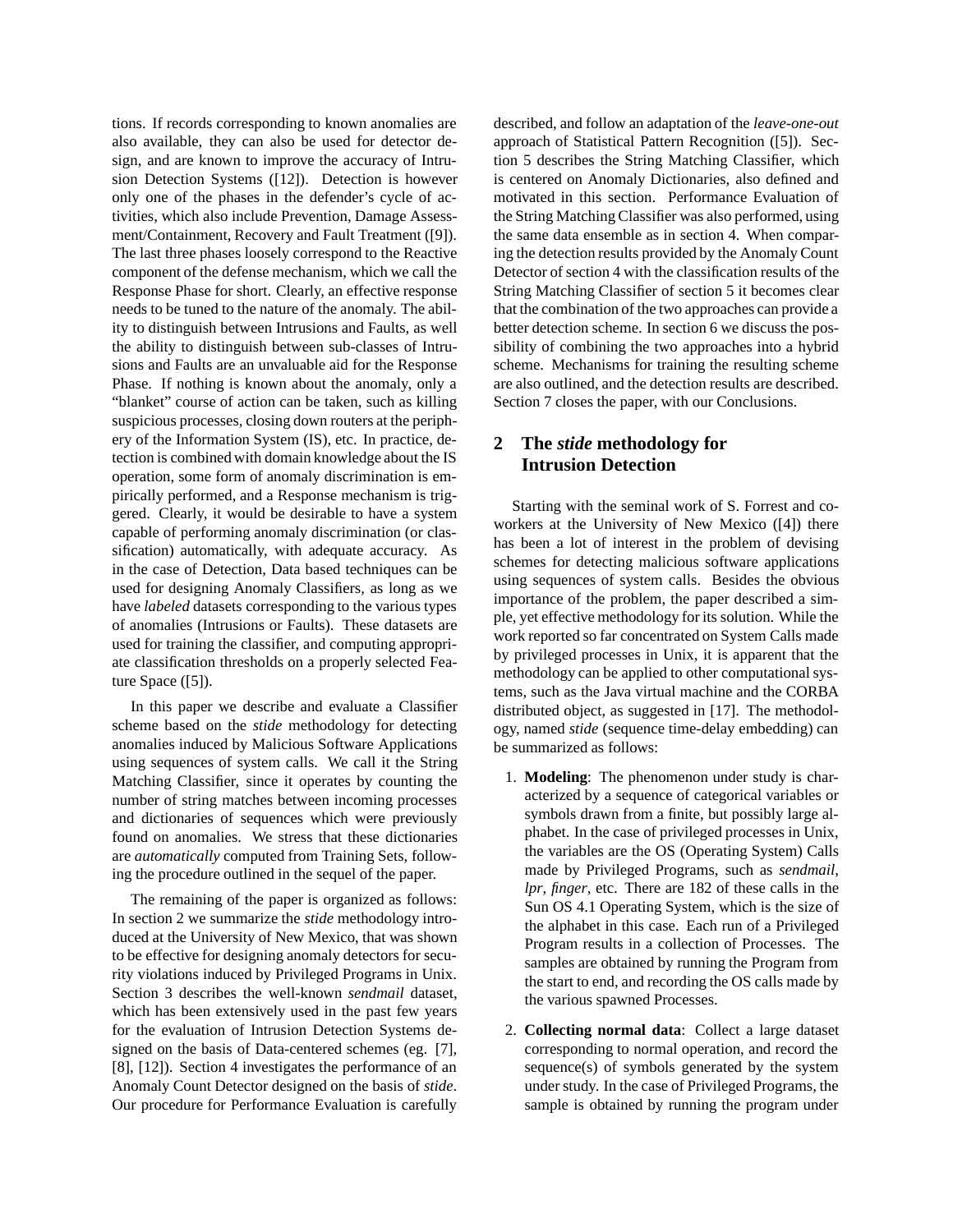study several times, producing various processes, attempting to explore all modes of normal operation.

- 3. **Feature Extraction**: Select a short sequence size  $(k)$ , and construct a dictionary of short sequences encountered in the normal sample. This is performed by running a sliding window of size  $k$ across the sample, moving one symbol at a time, and recording the distinct sequences of size  $k$ . This dictionary characterizes normality for the system under study. According to [4] the dictionary of normal sequences of OS calls provides a characterization of Self for the privileged Programs.
- 4. **Detection**: Given an incoming sample of the system under study, detection of anomalies is performed by comparing the sequences appearing in the incoming sample, with the sequences in the dictionary. Sequences encountered in the incoming sample that are not found in the dictionary are called anomalous sequences. An incoming sample is labeled as anomalous if and only if the number of anomalous sequences in the sample is larger than a given threshold.

A summary of the work at the University New Mexico (UNM) related to *stide* is presented in [8]. A survey of the work on Intrusion Detection using System Calls is presented in [18], which contrasts the performance of *stide* with Data-Mining ([12]) and Hidden Markov Models. The main conclusion is that all methods fare about the same for the datasets under study. In [13] the authors relate this observation with the regularity, or predictability of the datasets. A principled way is proposed in [13] to determine the optimal sequence length based on Information Theoretic measures. In [6] *stide* is applied for detecting anomalies in programs audited using Sun's Basic Security Module (BSM). In [14] and [19] the idea of combining sequences of different lengths is exploited. Finally, in [3] the benefits of using an *adaptive* sequence length are demonstrated.

### **3 The** *sendmail* **dataset**

The UNM dataset for *sendmail* is available at http://www.cs.unm.edu. We have utilized UNM's shareware software to process these datasets. The traces were obtained at UNM and at CERT-CMU, using Sun SPARCstations running SunOS 4.1.1 and 4.1.4. Each trace contains the sequence of calls made by a number of processes spawned by *sendmail*. Processes vary widely in size, from about ten calls to over 1,000 calls. To produce the dictionaries of normal operation,

we used seven traces containing a total of 346 processes and about 1.8 million OS calls. The sizes of the dictionaries corresponding to sequences with sizes ranging from 2 to 12 are shown in Table 1. We denote  $\mathcal{D}_k$  as the dictionary of normal sequences of size k, and  $L(\mathcal{D}_k)$  as the number of sequences in  $\mathcal{D}_k$ . To investigate the ef-

|   |     |     |     |      | ◡    |  |
|---|-----|-----|-----|------|------|--|
| к | 296 | 619 | 901 | 1137 | 1332 |  |

### **Table 1. Dictionary sizes for sequences with different lengths.**

fectiveness of *stide* for detection and classification, we utilized 14 traces corresponding to anomalous runs of *sendmail* (five attacks and one error condition), and one (large) trace of normal operation, which was not used to construct the dictionaries. Table 2 presents the key statistics for each type of anomalous condition, and for the normal trace. Each anomalous run spawns a number of processes; Table 2 gives the total number of processes for all traces corresponding to a given anomaly. As shown in Table 2, there is a wide variation on the

| Data Type                   | No. of | No. of | OSCalls<br>Process |
|-----------------------------|--------|--------|--------------------|
|                             | Tr.    | Proc.  | Min-Max            |
| decode (Attack)             | 2      | 12     | 8-1002             |
| syslog (Attack)             | 4      | 21     | 30-919             |
| <i>forward-loop</i> (Fault) | 5      | 10     | 17-533             |
| <i>sscp</i> (Attack)        |        |        | 373-373            |
| $sm5x$ (Attack)             |        | 8      | 9-838              |
| sm565a (Attack)             |        | 3      | 17-178             |
| All anomalous               | 14     | 57     | 8-1002             |
| Normal dataset              |        | 147    | 7-387              |

**Table 2. Key statistics for the** *sendmail* **dataset.**

size of the processes in each trace. It is also worth noticing that the attacks *sm5x* and *sm565a* were unsuccessful, since the OS had a protective patch against them. Table 3 displays the results obtained using *stide* with dictionaries  $\mathcal{D}_6$  and  $\mathcal{D}_{10}$ . The results below essentially reproduce the results in [8] for the *sendmail* Program. The second column gives the **total** number of OS calls found in all traces of a given data type. Each OS call is the end of a sequence of size k, except for the first  $k - 1$  OS calls in a process. Since the large majority of processes is much larger than 10, the number of sequences of sizes 6 and 10 in a trace are just a little below (less than 2% error in the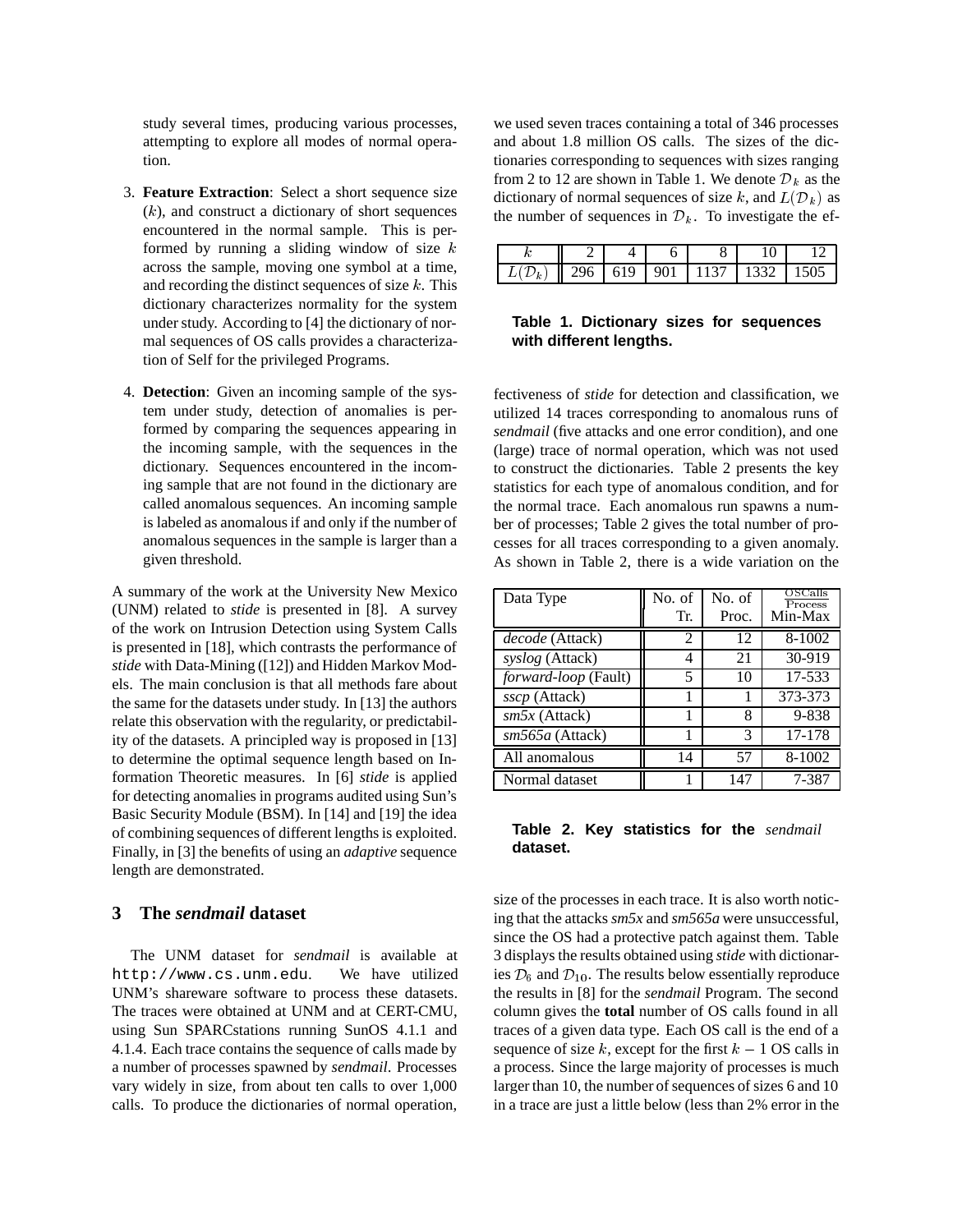| Data Type       | No. of   | Abn. (%) | Abn. $(\%)$ |
|-----------------|----------|----------|-------------|
|                 | OS calls | $k=6$    | $k=10$      |
| decode          | 3067     | 0.42     | 0.82        |
| syslog          | 6504     | 10.9     | 18.0        |
| forward-loop    | 2569     | 8.8      | 13.9        |
| sscp            | 373      | 18.2     | 24.1        |
| $\mathit{sm5x}$ | 1537     | 14.4     | 24.5        |
| sm565a          | 275      | 8.0      | 9.4         |
| All anomalous   | 14325    | 8.78     | 14.3        |
| Normal dataset  | 19526    | 0.91     | 3.62        |

worst case) the number of OS calls in the trace<sup>1</sup>. Table 3

### **Table 3. Using** *stide* **for detection of anomalies in the** *sendmail* **dataset: Percentage of abnormal sequences of sizes 6 and 10.**

suggests that a simple threshold in the percentage of abnormal sequences is a valuable feature for distinguishing normal traces from all anomalous traces except *decode*, that could not be detected using *stide*. In section 4 we formally evaluate the performance of the *stide* based detector using a variation of the well known *leave-oneout* procedure of Statistical Pattern Recognition (eg. [5], p. 220).

**Remark 1 (The space of sequences of OS calls - Normal)**

Figure 1 adapted from [10] presents a Venn Diagram relating various sets of interest as seen in terms of sequences of OS calls for  $k = 4$ . The Normal Dictionary is constructed by associating Observed Behavior from anomaly-free traces with Good Behavior. The Observed Behavior of traces containing anomalies is disregarded.  $\Box$ 





<sup>&</sup>lt;sup>1</sup>The exact number of sequences of size  $k$  also depend on the number of processes in the trace, but a precise computation is not needed in this case.

#### **Remark 2 (***stide***, RIPPER and String Matching)**

As noted in [12], *stide* based detectors do not use information about the anomalous sequences. When this information is utilized, it is shown in [12] that the *decode* intrusion could be distinguished from the normal traces using if-then rules extracted using RIPPER ([2]). The String Matching Procedure introduced in this paper can also detect the *decode* intrusion, as shown in section  $5. \Box$ 

# **4 The Anomaly Count Detector - Performance Evaluation**

As described in previous work ([8], [12]) a trace is the detection unit for the problem, i.e. the objective is to determine if a whole trace is anomalous or not. However, in order to have a sufficiently large normal data set for training and testing, we considered individual *processes* for the normal trace as if they were individual normal runs. We discarded short normal processes (less than 50 OS calls) and kept 98 processes with sizes ranging from about 50 to about 400 OS calls. False Alarm Rates where computed in terms of these processes. In the sequel, we use the expressions trace and process interchangeably to refer to these 98 entities. Notice however that these processes/traces are used for detector design to characterize normal behavior in the same way as the anomalous traces are used to characterize anomalous behavior (Remark 3). The Anomaly Count Detector is depicted in Figure 2. In order to evaluate the performance of the Anomaly Count Detector, we performed a total of 4,000 Experiments with varying Training Sets and Testing Sets determined as follows:

- **Training Set**: The Anomalous Set consists of 1 trace from *decode*, 3 traces from *syslog* and 4 traces from *forward-loop*. The Normal Set consists of 78 processes randomly selected from the 98 normal processes available.
- **Testing Set**: The Anomalous Set consists of 1 trace from each one of the six Anomalies - the remaining *decode*, *syslog* and *forward-loop* traces which were not used in the Training Set, and the traces for *sscp*, *sm5x* and *sm565a*. The Normal Set consists of the remaining 20 processes which were not used for Training.

There are  $2 \times 4 \times 5 = 40$  possible ways to select the Anomalous Training and Testing Sets as described above (*decode*: one trace for Training, one trace for Testing; *syslog*: three traces for Training, one trace for Testing; *forward-loop*: four traces for Training, one trace for Testing). For each of these 40 combinations, we considered 100 randomly selected partitions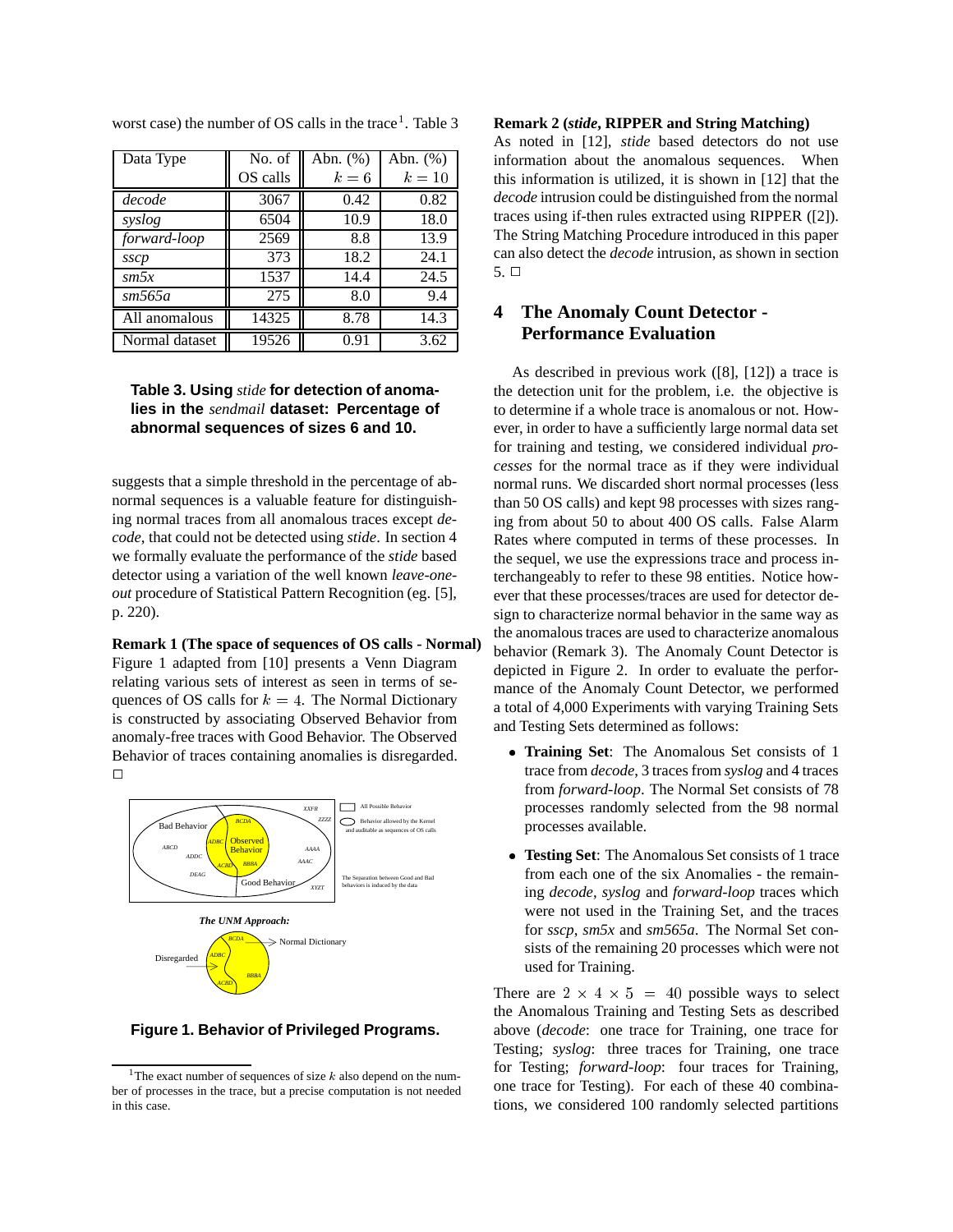of the Normal Processes into Training and Testing Sets of sizes 78 and 20, respectively. This gives the total of 4,000 experiments used in the evaluation. To complete the description of the detector, it is necessary to define the threshold for detection in each experiment. Let  ${}^A\alpha_i$ ,  $i = 1, 2, \dots, 8$  denote the relative Anomaly Count of the  $i - th$  anomalous trace in the Training Set, and  $^N\alpha_i$ ,  $i = 1, 2, \dots, 78$  denote the relative Anomaly Count of the  $i - th$  Normal Trace in the Training Set. By relative Anomaly Count it is meant the total number of anomalous sequences found in the trace, divided by the total number of sequences in the trace. The overall Anomaly Count for Anomalous Traces -  ${}^A\alpha$  -, and the overall Anomaly Count for Normal Traces -  $N\alpha$  -, are defined as:

$$
{}^{A} \alpha = \frac{1}{8} \sum_{i=1}^{8} {}^{A} \alpha_i, \quad {}^{N} \alpha = \frac{1}{78} \sum_{i=1}^{78} {}^{N} \alpha_i
$$

The detection threshold  $t$  is chosen as the center of the gap between the Normal and the Anomalous trace populations, i.e.:

$$
t = \frac{1}{2} (A_{\alpha} + {^N}\alpha)
$$

Traces in the Testing Set are labeled as Anomalous if their relative Anomaly Count  $\alpha$  is larger than t. Otherwise, they are labeled as Normal. The "Mid Gap Rule" above attempts to strike a balance between False Alarms and Detections. Table 4 present the results obtained with the Anomaly Count Detector in the *sendmail* dataset. The results in Table 4 reflect the overall statistics for the

| Data Type       |      | Sequence Length $(k)$ |      |          |      |    |
|-----------------|------|-----------------------|------|----------|------|----|
|                 | 2    | 4                     | 6    | 8        | 10   |    |
| decode          | 0    |                       | 0    | $\theta$ |      | R  |
| syslog          | 100  | 100                   | 100  | 100      | 100  | N  |
| forward-loop    | 80   | 80                    | 75.4 | 66.4     | 70.6 | th |
| sscp            | 100  | 100                   | 100  | 100      | 100  |    |
| $\mathit{sm5x}$ | 75   | 100                   | 100  | 100      | 100  |    |
| sm565a          | 100  | 100                   | 100  | 100      | 24.9 |    |
| Normal dataset  | 1.33 | 1.40                  | 5.86 | 10.3     | 26.5 |    |

**Table 4. Percentage of abnormalities detected in the Testing Set by the Anomaly Count Detector. The results reflect the average across 4,000 experiments - 4,000 samples for Anomalous Traces and 4,000**  $\times$  20 = 80,000 samples for Normal Traces.

*sendmail* dataset given in Table 3. The following specific points are worth noticing:

- 1. The rate of False Alarms for Normal Traces increase with the sequence length.
- 2. Detection Rates for Anomalous Traces are relatively independent of sequence length, except for two extreme cases -  $k = 2$  for  $sm5x$  and  $k = 10$ for *sm565a*. Four out of six anomalies (*syslog*, *sscp*, *sm5x*, and *sm565a*) are consistently flagged as anomalous by the Detector.
- 3. The results for *forward-loop* reflects the internal differences among traces in this group. It is observed that there are four traces with a large number of anomalies, and a fifth trace with a small number. Based on Anomaly Counts, this fifth trace is mistakenly labeled as Normal, leading to a detection rate of about 80%, which is confirmed in Table 4.
- 4. The *decode* anomaly is not detectable by the Anomaly Count Detector.
- 5.  $k = 4$  is the best choice overall; a False Alarm Rate very close to the False Alarm Rate for  $k = 2$ , and the best possible detection rates.



**Figure 2. The Anomaly Count Detector.**

### **Remark 3 (Usage of Normal Traces for design)**

Notice that Normal Traces are utilized for the design of the Detector in two ways:

- 1. To construct the dictionary of normal sequences;
- 2. To determine the relative anomaly counts for Normal Traces.

In [8] and [18] the Normal Traces are only used for dictionary construction; overall False Alarms rates are computed using additional Normal Traces, but the detection unit in these studies are sequences, not traces.  $\Box$ 

Overall, the Anomaly Count Detector is an effective tool for Intrusion Detection; however, it does not address the key issue of classification, i.e. the discrimination between the various anomaly types. Classification is an essential capability for the Response Phase, since it enables the utilization of pre-determined actions suited for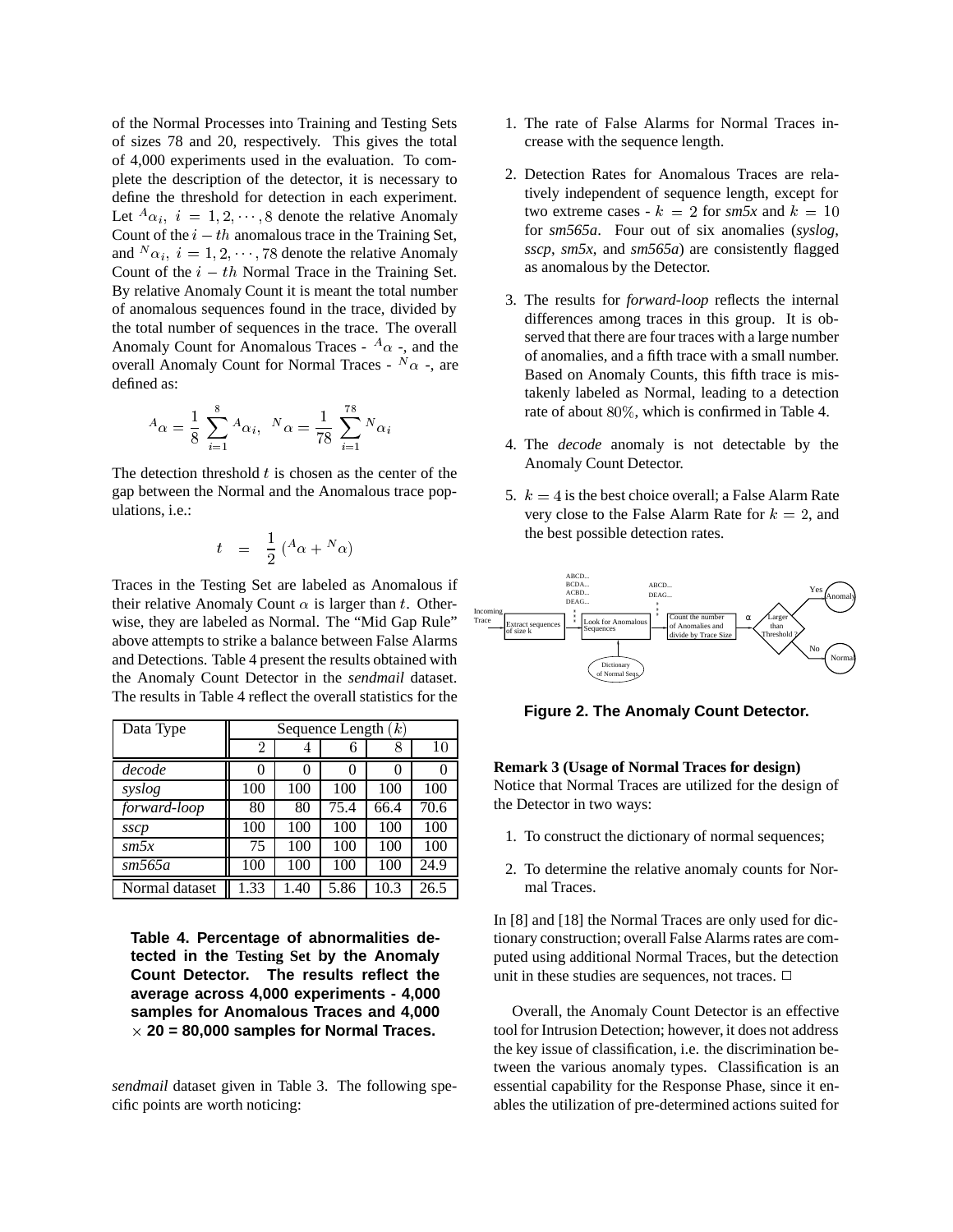each Anomaly Type. Clearly, the course of action following the detection of an intrusion may be different from the course of action following the detection of a Fault. The timeliness of response, as well as the entities involved will be different in each case. Evidently, classification is only possible if there are features capable of discriminating between the various types of anomalies. In the next section we show that anomaly discrimination is possible if we look to the anomalous sequences *individually*.

## **5 The String Matching Classifier**

### **5.1 Anomaly Dictionaries - Motivation**

Feature Extraction is understood in classical Statistical Pattern Recognition as a mechanism for data reduction. Starting with the raw data with multiple attributes, the objective is to transform it into a lowerdimensional space where properties of interest are preserved. This space is the Feature Domain. As shown in earlier work ([8]) and also in section 4 the Anomaly Count is a valuable feature for Anomaly Detection in the *sendmail* dataset. The search for features capable of providing good discrimination between classes is driven by two factors:

- **Separation between Classes**: The clusters corresponding to the different Classes need to be as separated as possible in the Feature Domain. Following the determination of an appropriate metric, a distance between classes is defined, and this distance is considered as an element in the process of Feature Extraction for Class Discrimination. This distance is called the between-class-scatter in classical literature (eg. [5]).
- **Clustering within Classes**: The samples within the clusters for each class need to be as close together as possible in the Feature Domain. A distance between samples is defined, and the aggregate measure corresponding to all classes is the other element for Feature Extraction for Class Discrimination. This is the within-class-scatter of classical literature.

Our search for good features for Class Discrimination for the *sendmail* dataset led us to the concept of Anomaly Dictionaries. The Anomaly Dictionary for a given Anomaly is the set of anomalous sequences (i.e. the sequences not found in the Dictionary of Normal Sequences) that appear in the available Anomaly Trace. When an Anomaly is first identified as such, this dictionary can be constructed by simply matching the available trace with the Normal Dictionary, and actually recording (not just counting) the anomalous sequences. Suppose that we record this Dictionary, and later on we observe a trace where a sequence belonging to the dictionary appears. Could we use this information in some way? In other words, can the sequences in the Anomaly Dictionary be used as signatures for individual Anomalies? In their original work, S. Forrest and co-workers suggested the Normal Dictionary as a characterization of Self for Privileged Programs. In the same vein, here we investigate if the Anomalous Dictionaries can serve as a characterization of Self for the Anomalies. We introduce the following terminology:

- **Unique Sequences** for an Anomaly are the union of all anomalous sequences (each counted once) encountered in all available traces for the Anomaly. The **Anomaly Dictionary** is the set of Unique Sequences.
- **Shared Sequences** for an Anomaly are the Unique Sequences which appear in at least one other Anomaly Dictionary corresponding to a different Anomaly.
- **Self Sequences** for an Anomaly are the Unique sequences which appear in *all* traces for that Anomaly.
- **Kernel Sequences** for an Anomaly are the Unique sequences which appear in *all* traces for that Anomaly, and *do not* appear in any other Anomaly Dictionary.

Given an incoming trace with Anomaly Count  $\alpha > 0$ , let  $\alpha^{[\ell]}$ ,  $\ell = 1, 2, \dots, N$  denote the normalized number of anomalies of type  $\ell$  encountered in the trace<sup>2</sup>. Clearly  $\sum_{\ell=1}^N \alpha^{|\ell|} \leq \alpha$ . The difference  $(\alpha - \sum_{\ell=1}^N \alpha^{|\ell|})$ accounts for anomalies which are not found in any of the Anomaly Dictionaries. The String Matching Classifier labels incoming traces according the values of  $\alpha^{[\ell]}$ . It labels the trace as belonging to class  $\ell^*$  if  $\alpha^{|\ell^*|} \geq$  $\alpha^{[\ell]}, \ell \neq \ell^*$  and  $\alpha^{[\ell^*]} > 0$ . It can pick multiple classes in case of ties, but these are rather uncommon phenomena. The trace is assigned to the Normal Label if and only if  $\alpha^{[\ell]} = 0$  for all  $\ell = 1, 2, \cdots, N$ , i.e. when no match is found with any of the Anomaly Dictionaries. Variations of this policy are discussed in section 6. The operation of the String Matching Classifier is depicted in Figure 3. It is clear that the String Matching Classifier will perform well if the Anomaly Dictionaries do not overlap much, and have their sequences appearing in the majority of traces of a given anomaly.

 $2As$  in section 4 normalization is effected by dividing the Anomaly Counts by the Trace Size.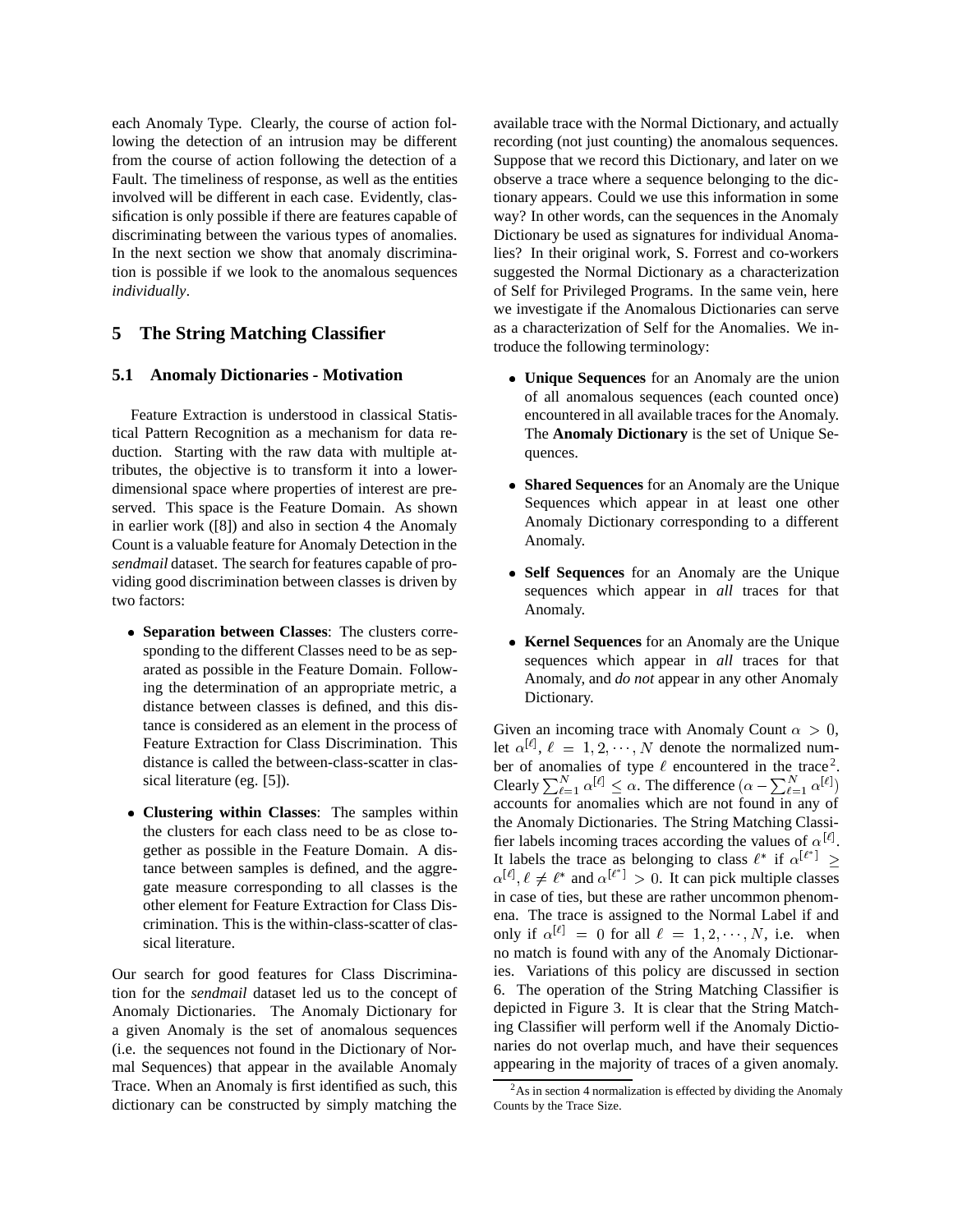This happens if we have small numbers of Shared Sequences (little overlap - large between-class-scatter) and large numbers of Self Sequences (sequences appear in all traces - small within-class-scatter). If Self Sequences exist, generalization from the Training Set to the Testing Set is possible. To investigate these issues for the *sendmail* dataset, we constructed the Anomaly Dictionaries for the six types of anomalies in the *sendmail* dataset, and extracted the Shared Sequences and Self Sequences in each case. The results are presented in Table 5. The search for Shared Sequences can be performed for all types of anomalies. However, as shown in Table 2, only three types of anomalies - *decode*, *syslog* and *forwardloop* - have more than one trace available<sup>3</sup>. For this reason, the search for Self sequences can only be performed for these three types of anomalies.

The Shared Sequences counted in Table 5 are given as a percentage of the number of all Unique Sequences for the Anomaly, which is also given in Table 5. The Self Sequences counted in Table 5 are given as a percentage of the number of sequences in the trace having the smallest number of unique sequences for each anomaly. Hence, both percentages range from 0% to 100%. It is clear from Table 5 that the fraction of shared sequences is relatively small, and decrease for larger sequence sizes. This indicates that the Anomaly Dictionaries have little overlap for larger sequence sizes, which is a desirable characteristic for classification. The extreme example is *decode*, whose sequences do not appear in any other Anomaly Dictionary. Table 5 indicates that *decode* and *syslog* have a large proportion of Self Sequences for  $k \geq 6$ , while *forward-loop* does not have any Self Sequence in all cases. Again, the extreme case is *decode*, for which **all** Unique Sequences in the smallest trace are Self Sequences, for  $k = 6, 8, 10$ . For  $k = 2, 4$  one of the *decode* traces does not have any anomalies, and therefore no Self Sequence exists.

To understand the results for *forward-loop* one needs to examine in detail the collection of traces. Four of the five traces for *forward-loop* have Unique Sequences with very little overlap with the other anomalies, and not a single overlap with the fifth *forward-loop* trace. This explains the absence of Self Sequences for *forwardloop*. This fifth trace, by its turn, has little overlap with the other anomalies. It shows that the *forward-loop* collection is in fact the union of two disjoint populations, at the least at the level of OS calls.

The results in Tables 5 suggest that the String Matching Classifier introduced earlier holds good promise for Classification.



**Figure 3. The String Matching Classifier. Anomaly Dictionaries are extracted using labeled datasets for each Anomaly Class.**

**Remark 4 (The space of sequences of OS calls - Anomalies)** The results presented in this section indicates that sequences of OS calls can be used to partition the observed bad behavior as shown in Figure 4. A1=*decode*, A2=*syslog* and F=*forward-loop*.  $\Box$ 





**Remark 5 (Patches and Domain Knowledge)** If an attack is known to the extent that sequences of OS calls could be generated in a controlled environment and used for designing a detector, it is possible the affected program could be fixed, so the attack can no longer be levied against the program. Alternately, domain knowledge about the attack could be used to generate a higher level signature, possibly more robust than the statistical signatures contained in the Anomaly Dictionary. However, we may be dealing with a new type of attack, just recently detected, for which very limited information is available, except for its higher level symptoms and a few traces. In these cases, a statistical signature at the level of audit records may be all that is available, and may be used to detect the presence of the attack, even with incomplete information about its nature and modus operandi.  $\Box$ 

<sup>3</sup>There are three available traces of *sscp* intrusions in the UNM data repository, but these traces are identical.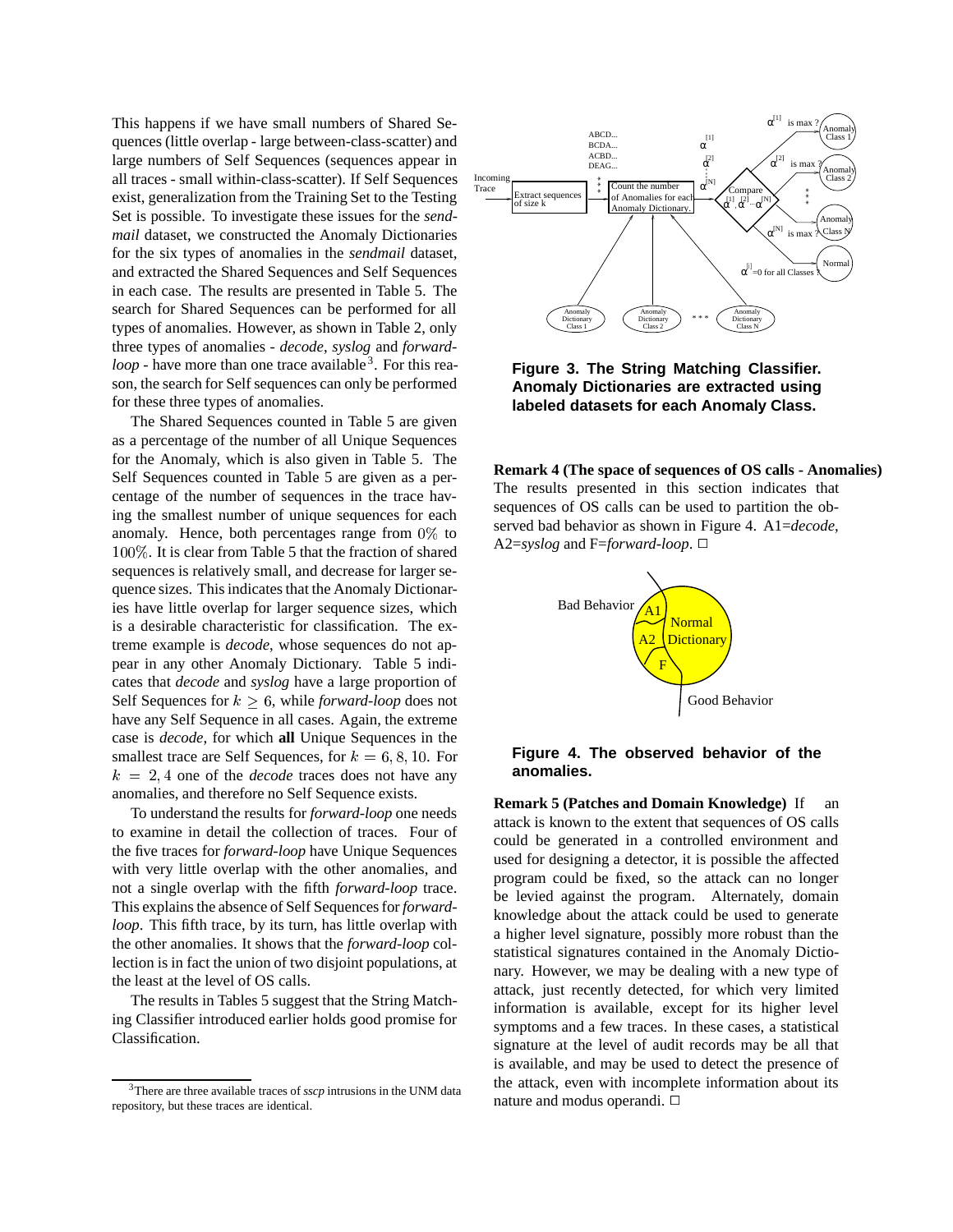#### **5.2 Performance Evaluation**

To evaluate the Performance of the String Matching Classifier, we repeated the same experiments described in section 4, but replacing the Anomaly Count Detector by the String Matching Classifier. For each experiment, Anomaly Dictionaries are constructed for three anomalies present in the Training Set: *decode*, *syslog* and *forward-loop*. Three Anomaly Dictionaries are constructed for each experiment, and the traces in the Testing Set are matched to these Dictionaries. The remaining trace for each anomaly in each experiment allows one to verify the performance of the classifier for known anomalies. The other three anomalies not represented in the Training Set - *sscp*, *sm5x* and *sm565a* allows one to verify the behavior of the classifier when presented with unknown anomalies. The results are given in Table 5.2. A few remarks are in order:

- 1. The performance of the classifier for known attacks is particularly impressive: Both *syslog* and *decode* are correctly labeled in all experiments, when  $k > 6$ . As mentioned in section 5.1, one of the *decode* traces has no anomalies for  $k = 2, 4$ . Hence, when this trace is used for Training, the resulting Anomaly Dictionary for *decode* results empty, and the remaining trace cannot be detected. When it is used for Testing the reverse occurs.
- 2. The fault *forward-loop* is correctly labeled in 80% of the experiments. This result follows from the partition of the *forward-loop* into two disjoint populations, one with four traces (call it the Large Set) and the other with one trace (call it the Small Set), as described in section 5.1. In all experiments, we use four traces for Training (construction of Anomaly Dictionaries) and one trace for Testing. Hence, Unique Sequences for the Large Set will be a part of the Anomaly Dictionary for *forward-loop* in all experiments. In 80% of the experiments, the *forward-loop* trace used for Testing belongs to the large set and it will be correctly labeled. In 20% of the experiments, the Small Set is used for Testing, and no match is found with the Anomaly Dictionary.
- 3. Unknown anomalies are either labeled as one of the known intrusions or normal. This is an intrinsic limitation of the String Matching Classifier that can be partially resolved using a hybrid scheme, as described in section 6.
- 4. Finally, the performance of the String Matching Classifier for Normal Traces is also very impressive: Perfect scoring is obtained for sequences of

size  $k = 2, 4, 6$ , and a very low score for  $k = 8, 10$ . It shows that there is almost no overlap between the anomalous sequences present in Normal Traces and the Anomaly Dictionaries.

### **6 A hybrid scheme for detection**

The String Matching Classifier assigns the Normal Label to an incoming process when no match is found between the trace and all the Anomaly Dictionaries. Another possibility would be to assign the label *Unknown Anomaly* for traces with strictly positive Anomaly Count, and reserve the Normal Label only for anomalies for which  $\alpha = 0$ . Clearly, it would be desirable to also use the Anomaly Count for decision making, in which case the distinction between Unknown Anomaly and Normal could be determined more accurately. Consider for example the anomaly *sm565a*, which is labeled as Normal by the String Matching Classifier for  $k = 8, 10$ . According to the results in Table 4, *sm565a* would be labeled as Abnormal by the Anomaly Count Detector for  $k \leq 8$ . It suggests the use of the String Matching Classifier to improve *detection* performance<sup>4</sup>. In general, it is found that Anomaly Count Detectors perform better for  $k = 2, 4$ , while String Matching Classifiers are best for  $k = 6, 8, 10^5$ . As an example, Figure 5 depicts a Hybrid Detector, that combines an Anomaly Count Detector using  $k = 4$ , with a String Matching Classifier using  $k = 8$ . Table 6 compares the detection accuracies of the three methods.



**Figure 5. A Hybrid Detector.**

### **7 Conclusions**

Classification of Intrusions and Faults is a key enabling technology for the Response Phase following the detection of anomalies in the operation of Information

<sup>&</sup>lt;sup>4</sup>Any classifier can also be used as a detector, by lumping all the Anomaly Classes together

<sup>&</sup>lt;sup>5</sup>Recall that String Matching Classifiers using  $k = 2, 4$  cannot detect the *decode* intrusion.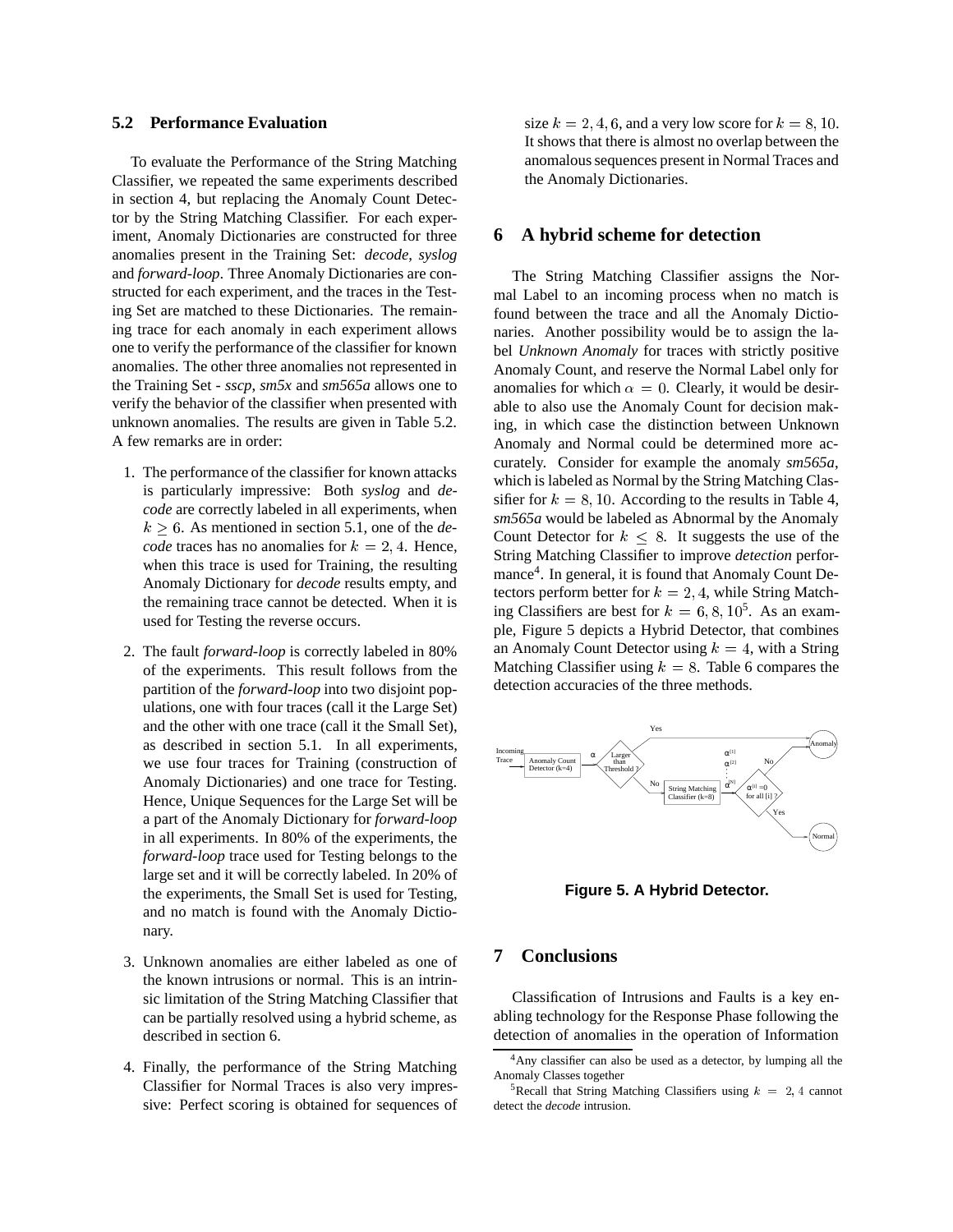Systems. We showed in this paper how the *stide* methodology introduced in [4] and [8] can be utilized for the design of Classifiers for Intrusion and Faults induced by privileged processes in Unix. We introduce the concept of Anomaly Dictionaries, which were shown to provide an accurate description of Self for the various Anomalies in the *sendmail* dataset, akin to the description of Self that the Normal Dictionaries provide for Privileged Programs. It is also shown that the classification accuracy of the proposed String Matching Classifier depends on the sequence length used in *stide*. Dependence on sequence length was also observed for an Anomaly Count Detector. Both schemes were evaluated using an adaptation of the well known *leave-one-out* procedure of Statistical Pattern Recognition. It is observed that the String Matching Classifier performs better for longer sequences, while the Anomaly Count Detector performs better for shorter sequences. It is shown that a hybrid detector, combining both schemes at their best choice of sequence lengths leads to substantial improvement of detection accuracy. We have verified that different types of violations against *sendmail* give rise to specific signatures at the level of system calls. An important question at this stage is to verify if well partioned Anomaly Dictionaries can also be constructed for other Unix Programs and for other computational systems such as BSM (eg. [6]) or CORBA (eg. [17]).

### **References**

- [1] J. B. D. Cabrera, B. Ravichandran, and R. K. Mehra. Statistical Traffic Modeling for Network Intrusion Detection. In *Proceedings of the Eighth International Symposium on Modeling, Analysis, and Simulation of Computer and Telecommunications Systems*, pages 466–473, San Francisco, CA, August 2000. IEEE Computer Society.
- [2] W. Cohen. Fast effective rule induction. In *Proceedings of the Twelfth International Conference on Machine Learning*, 1995.
- [3] E. Eskin, W. Lee, and S. Stolfo. Modeling system call for intrusion detection using dynamic window sizes. In *Proceedings of the 2001 DARPA Information Survivability Conference & Exposition*, Anaheim, CA, June 2001.
- [4] S. Forrest, S. A. Hofmeyr, A. Somayaji, and T. A. Longstaff. A Sense of Self for Unix Processes. In *Proceedings of the IEEE Symposium on Security and Privacy*, pages 120–128, 1996.
- [5] K. Fukunaga. *Introduction to Statistical Pattern Recognition*. Academic Press, 1990.
- [6] A. K. Ghosh, A. Schwartzbard, and M. Schatz. Using program behavior profiles for intrusion detection. In *Proceedings of the SANS Intrusion Detection Workshop*, 1999.
- [7] G. G. Helmer, J. S. K. Wong, V. Hanavar, and L. Miller. Intelligent agents for intrusion detection. In *Proceedings*

*of the IEEE Information Technology Conference*, Syracuse, NY, 1998.

- [8] S. A. Hofmeyr, S. Forrest, and A. Somayaji. Intrusion detection using sequences of system calls. *Journal of Computer Security*, 6:151–180, 1998.
- [9] S. Jajodia, C. McCollum, and P. Ammann. Trusted Recovery. *Communications of the ACM*, 42(7):71–75, July 1999.
- [10] C. Ko, G. Fink, and K. Levitt. Automated detection of vulnerabilities in privileged programs by execution monitoring. In *Proceedings of the 10th Annual Computer Security Applications Conference*, pages 134–144, December 1994.
- [11] W. Lee, S. Stolfo, and K. Mok. Adaptive Intrusion Detection: A Data Mining Approach. *Artificial Intelligence Review*, 16(6):533–567, December 2000.
- [12] W. Lee, S. J. Stolfo, and P. K. Chan. Learning Patterns from Unix Process Execution Traces for Intrusion Detection. In *Proceedings of the AAAI Workshop on AI Methods in Fraud and Risk Management*, pages 50–56, July 1997.
- [13] W. Lee and D. Xiang. Information theoretic measures for anomaly detection. In *IEEE Symposium on Security and Privacy*, Oakland, CA, May 2001.
- [14] C. Marceau. Characterizing the behavior of a program using multiple length n-grams. In *Proceedings of the New Security Paradigms Workshops*, September 2000.
- [15] R. K. Mukkamala, J. Gagnon, and S. Jajodia. Integrating Data Mining Techniques with Intrusion Detection. In V. Atluri and J. Hale, editors, *Research Advances in Database and Information Systems Security*, pages 33– 46. Kluwer Publishers, 2000.
- [16] P. G. Neumann and P. A. Porras. Experience with EMERALD to date. In *Proceedings of the Usenix Workshop on Intrusion Detection*, 1999.
- [17] M. Stillerman, C. Marceau, and M. Stillman. Intrusion Detection for Distributed Applications. *Communications of the ACM*, 42(7):62–69, July 1999.
- [18] S. Warrender, S. Forrest, and B. Pearlmutter. Detecting intrusions using system calls: Alternative data models. In *Proceedings of the IEEE Symposium on Security and Privacy*, pages 133–145, 1999.
- [19] A. Wespi, H. Debar, M. Dacier, and M. Nassehi. Fixedvs.variable-length patterns for detecting suspicious process behavior. *Journal of Computer Security*, 8:159– 181, 2000.